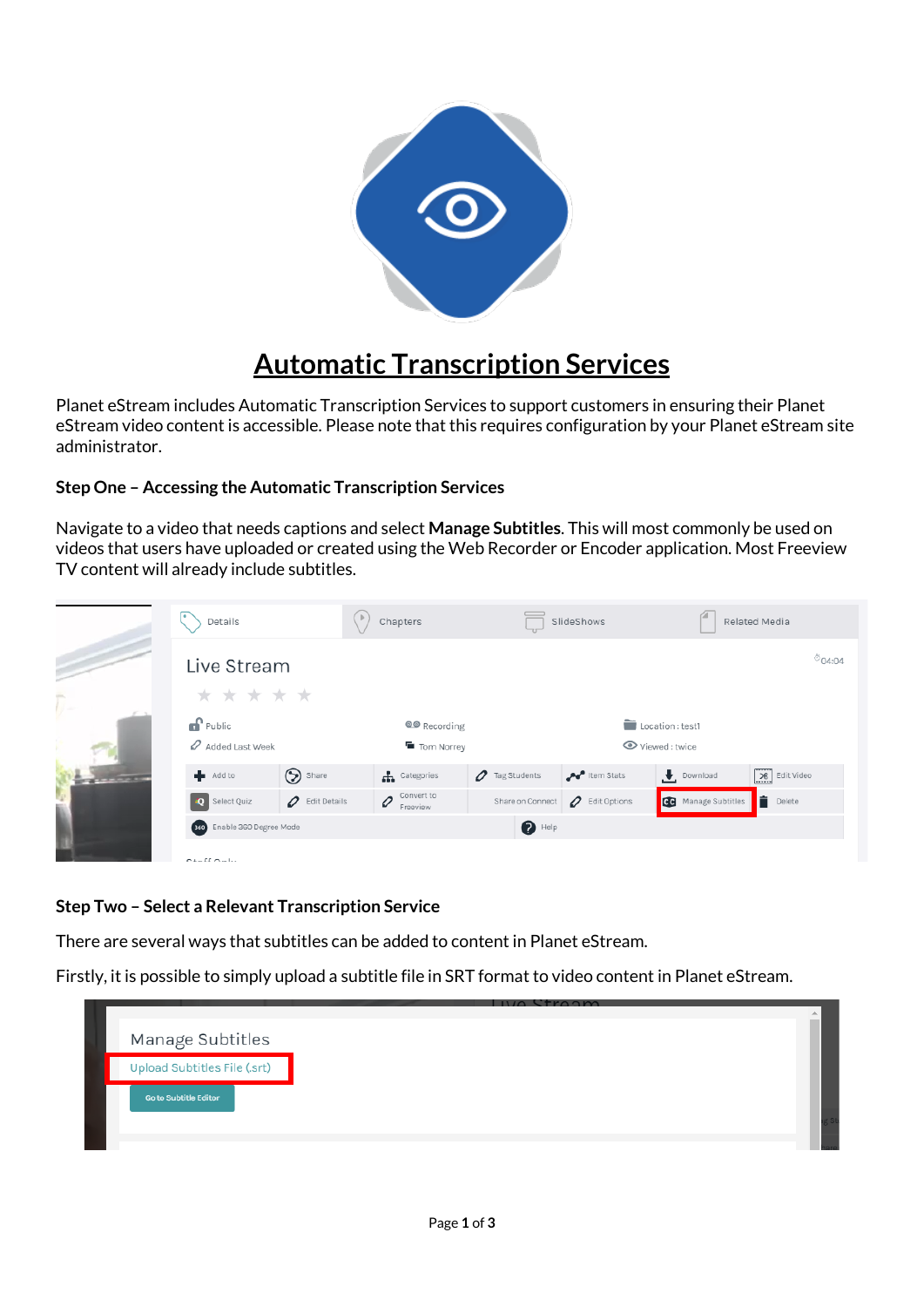Underneath this option, there are three further options. Working bottom upwards, the first option is to use Mozilla DeepSpeech. This is free option and provides a machine-based service, whereby artificial intelligence is used to detect the words that are being said and convert these to text.

DeepSpeech transcription is available in English only and accuracy is not guaranteed.

| Submit to the Mozilla DeepSpeech Transcription service. Please note only English language is supported and there |
|------------------------------------------------------------------------------------------------------------------|
| are no guarantees on transcription accuracy and delivery times.                                                  |
|                                                                                                                  |
|                                                                                                                  |

The next option is to use Azure transcription services. This also uses machine-based transcription but is more accurate than DeepSpeech.

To use the Azure transcription services your organisation must have an account with Microsoft Azure. These services are also chargeable and therefore it is likely that when you submit to Azure, approval must be given by your site administrator. If this is not required, please note that your organisation will be billed directly by Microsoft for each minute of transcription.

|          | Submit to the Microsoft Azure Transcription service. Azure will automatically detect the source language from one  |
|----------|--------------------------------------------------------------------------------------------------------------------|
|          | of the following supported languages: English, Spanish, French, Italian, Japanese, Portuguese, Chinese, German, or |
| Russian. |                                                                                                                    |
|          | Submit to Microsoft Azure*                                                                                         |

The final option is to use Amberscript which is a dedicated transcription service. This is another chargeable service and your organisation must contract directly with Amberscript to use the service and for billing.

There are two levels of transcription available. A machine-based service, similar to DeepSpeech and Azure and human-based service whereby your video is submitted to a human for manual transcription. The humanbased service is more expensive than the machine-based service and again it is likely that your organisation will require approval to use these services.

| Amberscript                                                                             |                                 |
|-----------------------------------------------------------------------------------------|---------------------------------|
| Please select the source language to be transcribed when using the Amberscript service. |                                 |
|                                                                                         |                                 |
| Default (English)                                                                       | ۰                               |
| Submit to Amberscript (Machine)*                                                        | Submit to Amberscript (Human)** |
|                                                                                         |                                 |